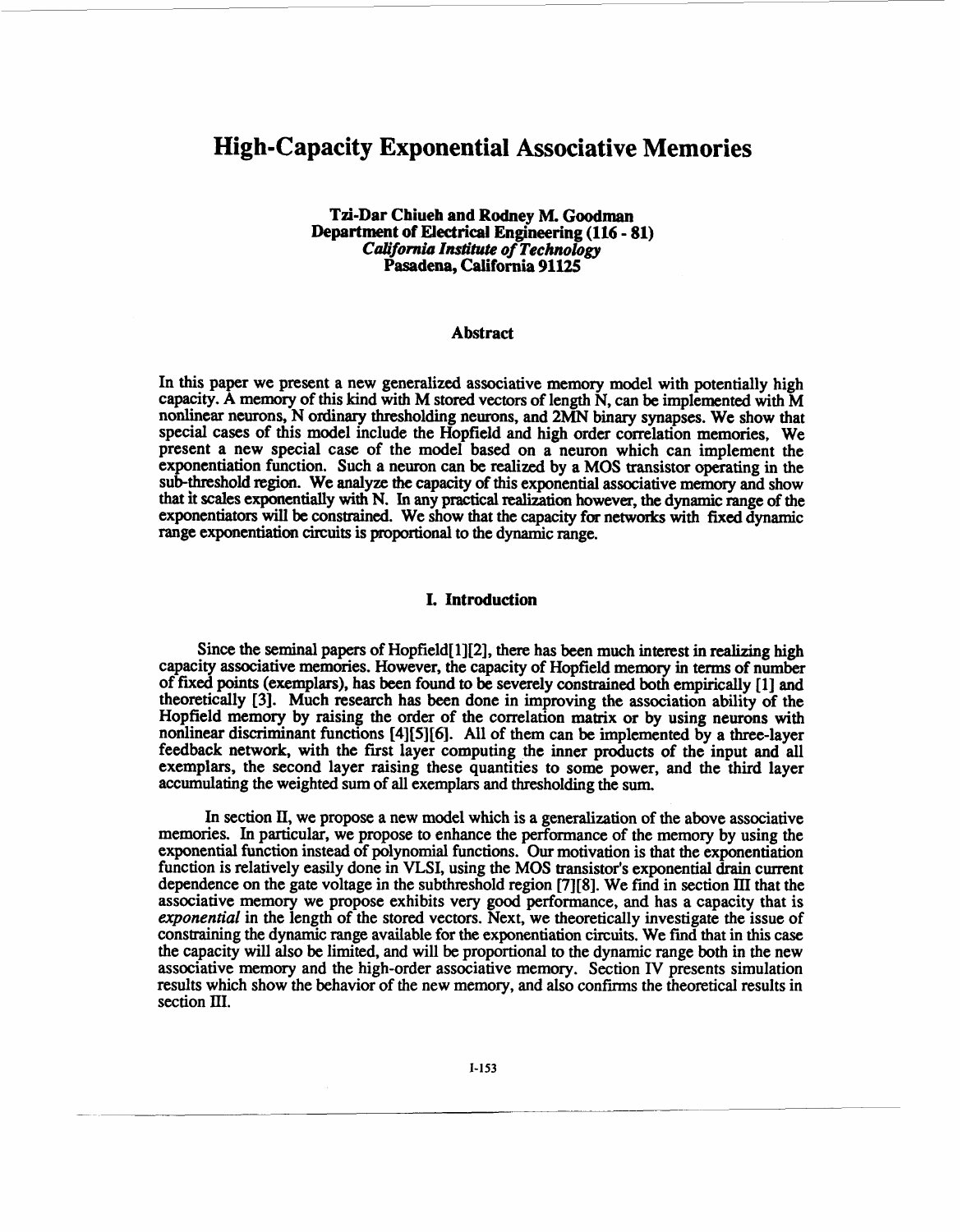# **11. A General Model of Associative Memories**

In a Hopfield type associative memory [1], the connection matrix is derived from a set of exemplars (memory vectors) to be memorized. When given an initial input, such a network will evolve and become stable at the nearest exemplar (or fixed point) from the input, provided that there are not too many exemplars, and the input is not very **far** away from that fixed point (in the Hamming distance sense). Essentially, from these exemplars one can construct regions in the binary N-cube  $\{1,-1\}^N$ , so the network, once initialized with any vector inside a region, will evolve and become stable at the exemplar associated with that region. Thus each exemplar can be regarded as the centroid of a region in  $\{1,-1\}^N$ . The main evolution rule for a Hopfield memory (with binary neurons) is,

$$
d_i' = sgn \left( \sum_{j=1}^{N} T_{ij} d_j \right)
$$
 (1)

where  $\mathbf{d}' = [\mathbf{d}_1 \mathbf{d}_2 \mathbf{d}_2 \dots \mathbf{d}_N]$  is the next state of the network and  $\mathbf{d} = [\mathbf{d}_1 \mathbf{d}_2 \dots \mathbf{d}_N]$  is the current state.  $[T_{ii}]$  is the N x N connection matrix.

We propose the following neural network associative memory given that  $c^{(k)}$  is to be associated with  $e^{(k)}$ , and **d**, **d'** are the current state and next state of the network. The main evolution equation for **this** memory is

$$
d' = sgn \ (\sum_{k=1}^{M} f (\langle c^{(k)}, d \rangle) e^{(k)} ) \tag{2}
$$

where  $\leq a$ ,  $b >$  is the inner product of two vectors a and b, and the function  $f(.)$  is a nonlinear function. Here if  $c^{(k)}$ 's and  $\bar{e}^{(k)}$ 's are the same then this is an autoassociative memory otherwise it is a hetemassociative memory.

Next we will show that some **known** associative memories **are** special **cases** of equation **(2).** 

#### .. *1. HoDfield PDe mive Memorv*

Suppose there are M exemplars  $c^{(1)}$ ,  $c^{(2)}$ ,...,  $c^{(M)}$  to be stored in the memory, then  $T_{ii}$  can be derived by,

$$
T_{ij} = \sum_{k=1}^{M} c_i(k) c_j(k) - M \delta_{ij}
$$
 (3)

Combining equations (1) and **(3),** we have,

$$
d_i' = sgn \left( \sum_{j=1}^{N} \sum_{k=1}^{M} c_i(k) c_j(k) d_j - M d_i \right)
$$
  
= sgn \left( \sum\_{k=1}^{M} \left[ \sum\_{j=1}^{N} c\_j(k) d\_j \right] c\_i(k) - M d\_i \right)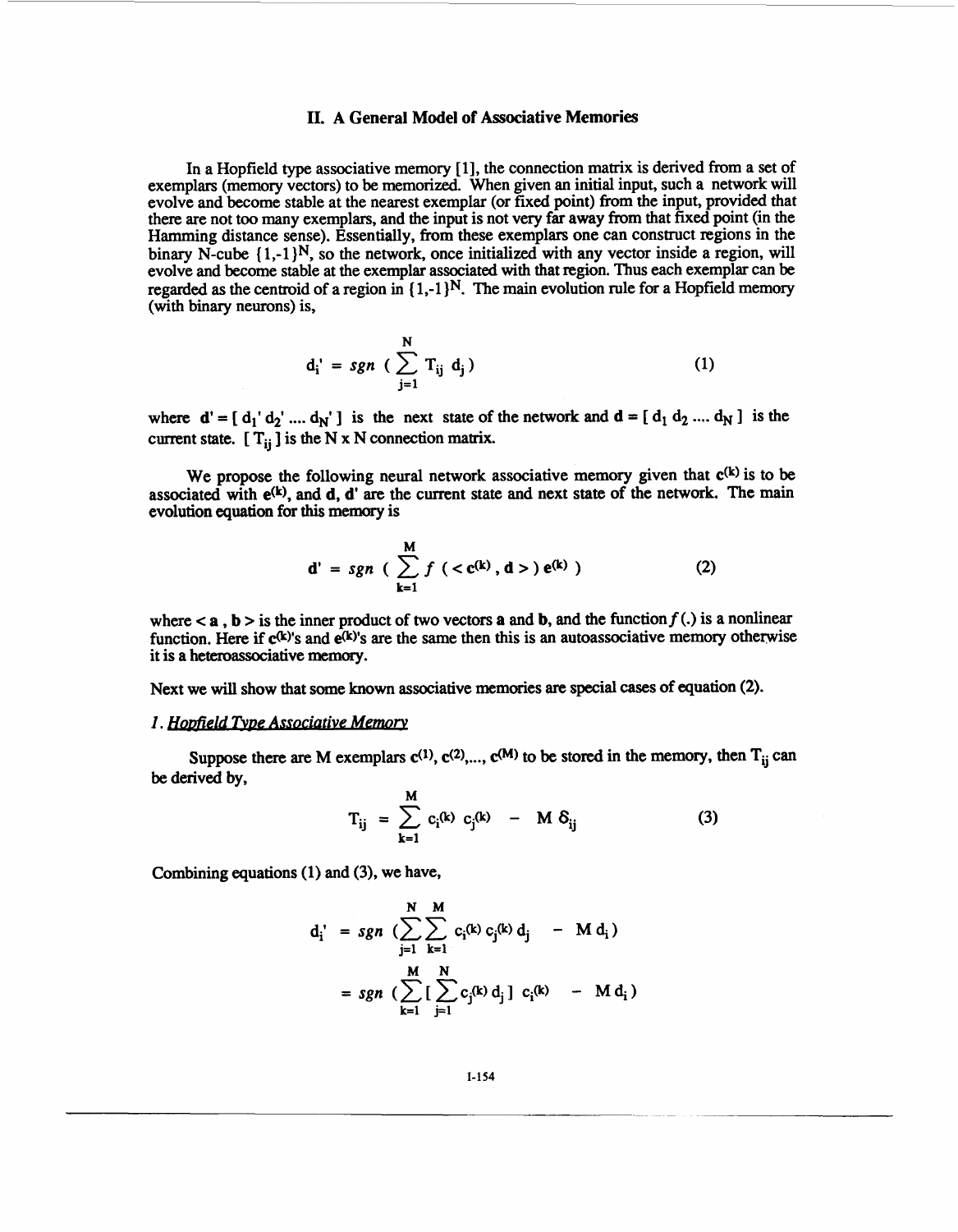$$
d_i' = sgn \left(\sum_{k=1}^{M} < c^{(k)}, d > c_i^{(k)} - M d_i\right)
$$
 (4)

Since equation  $(4)$  is true for  $i = 1, 2, \dots, N$ , we can rewrite  $(4)$  in the vector form,

$$
d' = sgn \left( \sum_{k=1}^{M} < c^{(k)}, d > c^{(k)} - M d \right) \tag{5}
$$

The argument of the *sgn* function in **(4)** can be interpreted **as** a weighted sum of all M exemplars minus a constant, and the weights **are** the inner products of the input d and the corresponding exemplars  $c^{(k)}$ . Now suppose the input d is nearest a particular exemplar, say **CO),** that is,

$$
\langle d, c^{(l)} \rangle \quad > \quad \langle d, c^{(k)} \rangle \qquad \qquad \forall \ k \neq l
$$

then ideally we would like to have the weight associated with 4) be the largest of **all** weights **and**  preferably be the dominant one so that the next state d' will be very similar to  $c^{(1)}$  if not identical.

Comparing equation *(5)* with the generalized evolution equation **(2),** we **see** that the Hopfield **type** memory (with non-zero diagonal) is a special case of the general model which has a linear function for  $f(.)$ . By choosing other  $f(.)$  we can construct several known memories.

## 2. High Order Inner Product Associative Memory

If  $f(.)$  is chosen to be a power function, i.e.

$$
f(\mathbf{x}) = \mathbf{x}^{\mathbf{p}}
$$

then equation (2) becomes the evolution equation of a **high-order** associative memory *[5][6].* 

#### 3. One Shot Associative Memory using N-flops

If we let  $f$  be an N-flop or winner-take-all function, that is if

$$
f(x_k)
$$
 =  $\begin{cases} 1 & x_k > x_1 \\ 0 & \text{otherwise} \end{cases}$  1 = 1, 2, ..., M,  $1 \neq k$ 

where  $x_1 = \langle \mathbf{c}^{(1)} \rangle$ , d  $\rangle$ , then obviously no iteration is necessary and the correct memory vector is retrieved at once.

### **4. Exponential Inner Product Associative Memory**

We now propose a new *exponential associative memory* by choosing  $f(.)$  as

$$
f(\mathbf{x}) = \mathbf{b}^{\mathbf{x}}
$$

where b is a fixed number and  $b > 1$ . Intuitively, the performance of such a associative memory should be better than a high-order correlation memory since the weight associated with the nearest exemplar will be more dominant than in the high-order correlation memory case.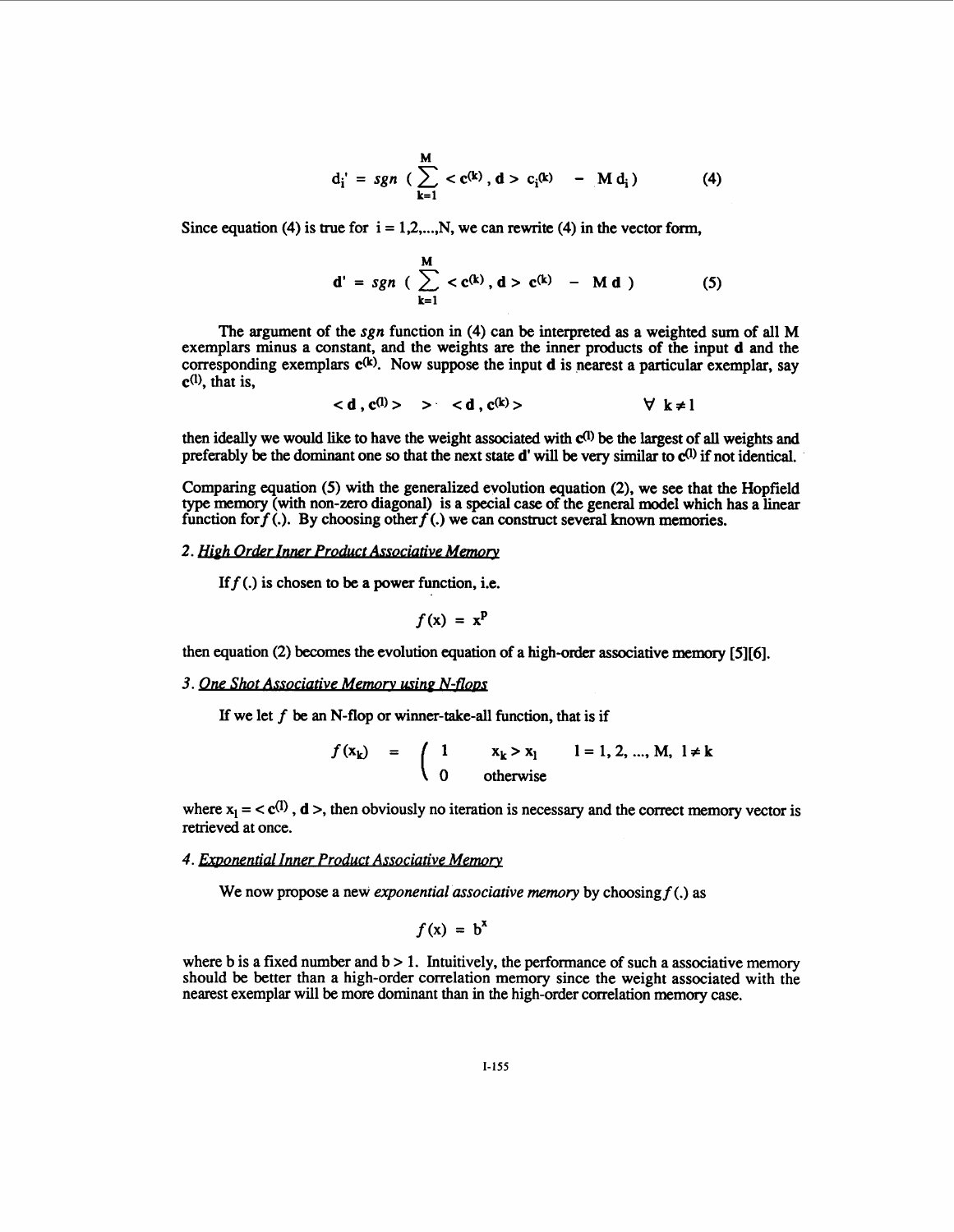Next we shall consider the complexity of such a memory (see Fig. 1). First, we **need** M neurons to calculate the inner products **of** the input **and** M exemplars, and to perform the nonlinear function  $f(.)$ . Each of these M neurons has N synapses (matrix **W**) carrying the signals from input. After obtaining the weights we have to compute the weighted **sum and**  threshold - this can be done by N ordinary neurons, each with **M** synapses (matrix **WT).** We therefore need a total **of** M nonlinear neurons, N ordinary neurons and 2MN binary synapses (with value 1 or -1).



**Figure 1** Associative memory constructed with inner product method

## **III. Capacity of the exponential memory**

From now on, we will consider only the case that  $f(x) = b^x$ , where b is a fixed constant and b > 1. **Thus** equation **(2)** becomes (in **the autoassociative** memory **case)** 

$$
d' = sgn \left( \sum_{k=1}^{M} b < c^{(k)}, d > c^{(k)} \right) \tag{6}
$$

Furthermore, suppose the input  $d$  is one of the exemplars say  $c^{(h)}$ , then

$$
d' = sgn \left( \sum_{k=1}^{M} b < c^{(k)}, c^{(h)} > c^{(k)} \right)
$$
\n
$$
= sgn \left( b^{N} c^{(h)} + \sum_{\substack{k=1 \ k \neq h}}^{M} \beta_{k} c^{(k)} \right)
$$

where  $\beta_k$  is b raised to the power of the inner product of  $c^{(k)}$  and  $c^{(h)}$ .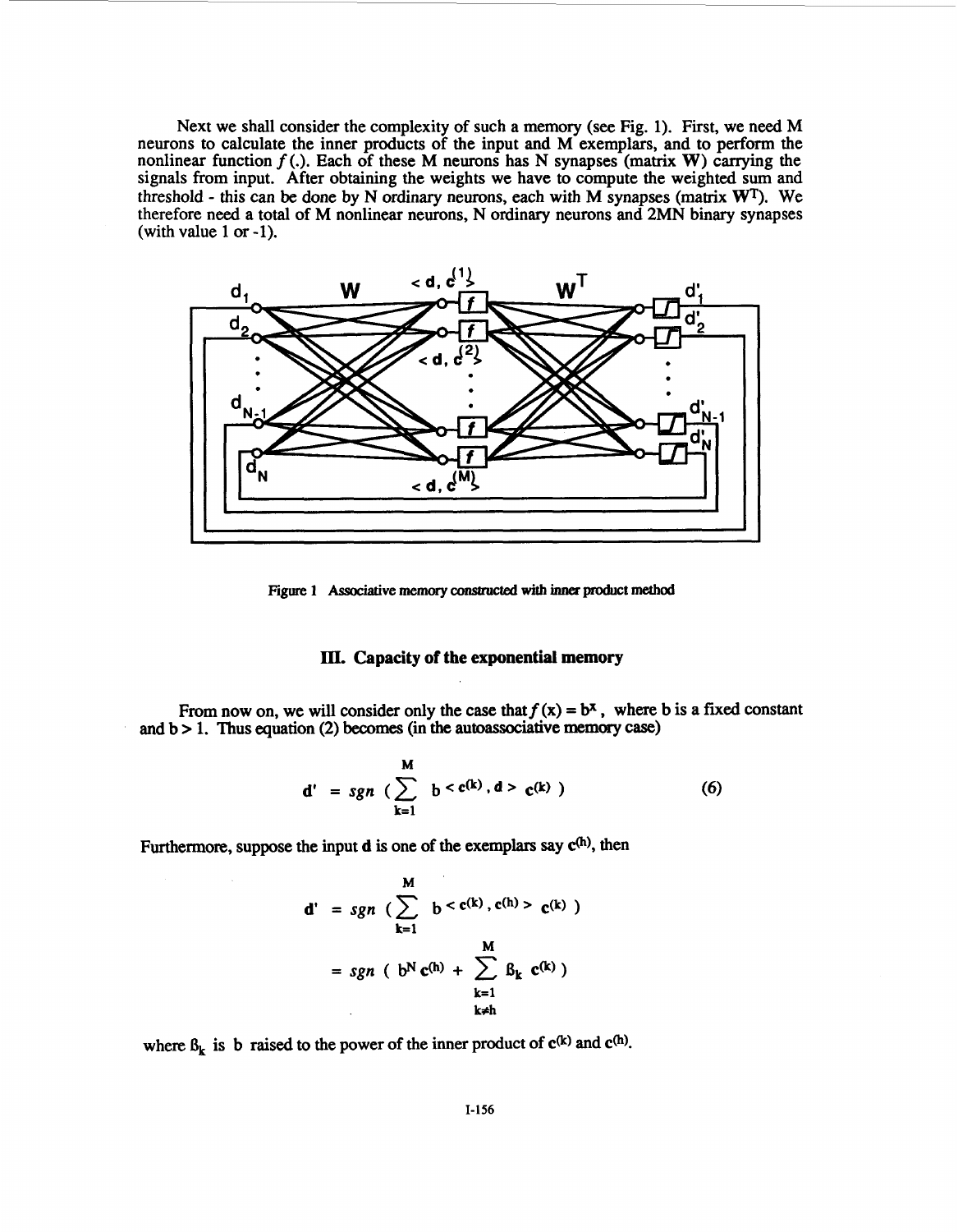Now consider the i<sup>th</sup> component of **d'**, we have

$$
d'_{i} = sgn \ (b^{N} c_{i}^{(h)} + \sum_{k=1}^{M} \beta_{k} c_{i}^{(k)} )
$$
 (7)

In order to compute the capacity of this model, we make the following assumption, each exemplar is randomly generated, i.e. every component of a memory vector is the outcome of a Bernoulli trial (-1 or 1). We will use a signal to noise ratio *(SNR)* approach [3][9] to calculate the capacity. The signal in equation (7) corresponds to the first term, hence the signal power is

$$
S = b^{2N}
$$

The second term is actually a sum of M-1 i.i.d. (independent identically distributed) random variables  $(x_1, x_2,...,x_M)$  except  $x_h$ ). Therefore the variance of the second term is M-1 times the variance of a single random variable. Suppose

$$
x_1 = \beta_1 c_i^{(1)}, \quad x_2 = \beta_2 c_i^{(2)}, \quad x_M = \beta_M c_i^{(M)}
$$

After some derivation the following results are in order (assuming, without loss of generality,  $c_i(h) = +1$ ),

$$
\Pr (x_1 = b \qquad ) = 2 \qquad \begin{pmatrix} N-1 \\ k \end{pmatrix} \qquad k = 0, 1, ..., N-1
$$
  

$$
\Pr (x_1 = -b \qquad ) = 2 \qquad \begin{pmatrix} N-1 \\ k \end{pmatrix} \qquad k = 0, 1, ..., N-1
$$

and the expectation of  $x_1$  is

$$
E[ x_1 ] = b^N 2^N (1 - b^2) (1 + b^2)^{N-1}
$$

The expectation of  $(x_1)^2$  and the variance of  $x_1$  are

$$
E[x_1^2] = [(1 + b^4) (b^2/2)]^N
$$
  
\n
$$
Var[x_1] = E[x_1^2] - (E[x_1])^2
$$
  
\n
$$
= (b/2)^{2N} [(2 + 2 b^4)^N - (1 + b^2)^{2(N-1)} (1 - b^2)^2]
$$

Therefore, the signal to noise ratio is

SNR = 
$$
\frac{S}{(M-1)Var[x_1]} = \frac{2^{2N}}{(M-1)(2+2b^4)^N - (1+b^2)^2(N-1)(1-b^2)^2}
$$
 (8)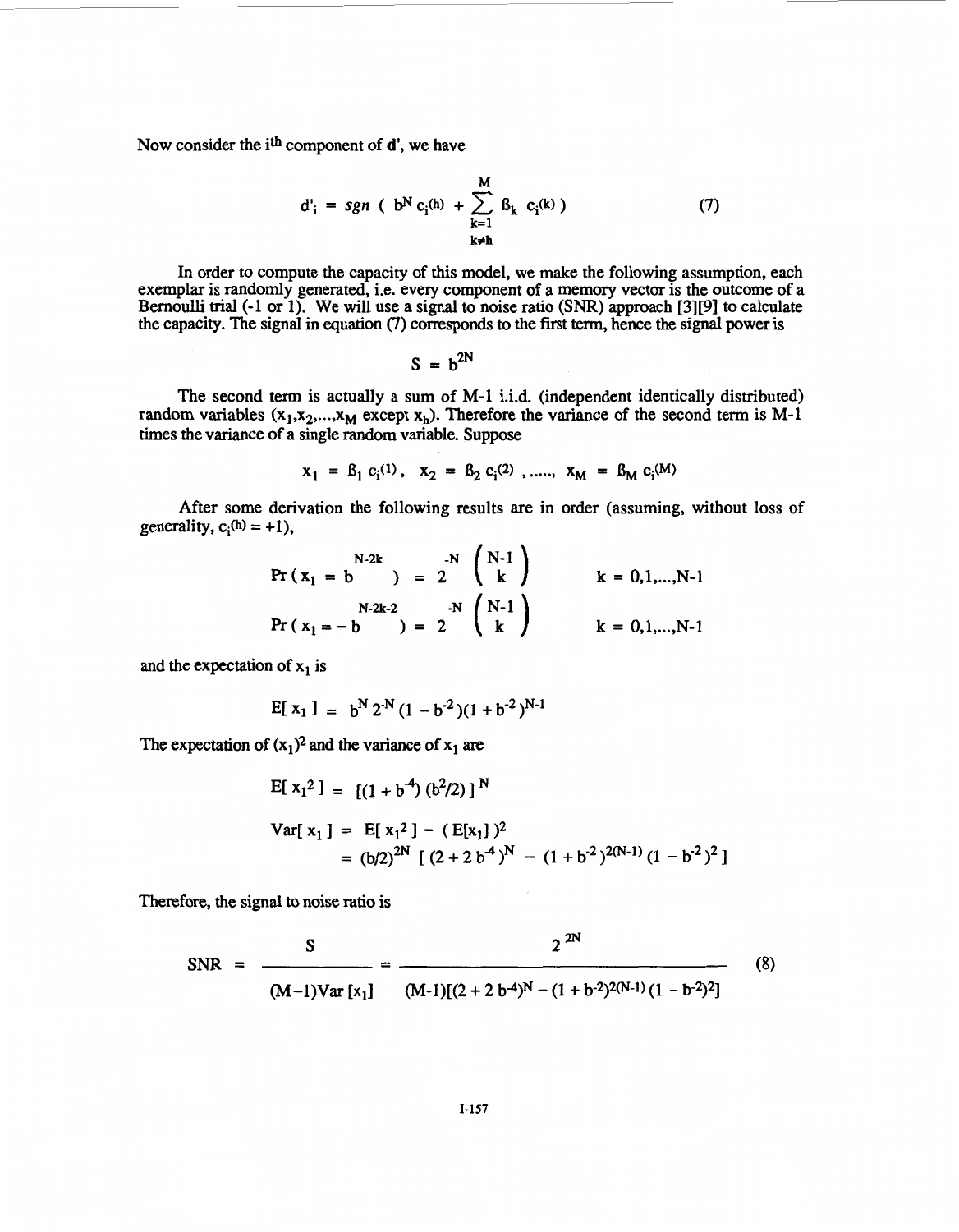From eq. (8), one can obtain an estimate of the capacity of this model

$$
M \sim \frac{4^N}{SNR (2 + 2 b^4)^N} = \frac{[2/(1 + b^4)]^N}{SNR}
$$
 (9)

Equation *(9)* shows that at **a** specific *SNR, the* capacity scales *txponentially* with **N,** the length of the stored vectors.

This exponential capacity is very attractive, however, the dynamic range required of the exponentiators grows exponentially with N. In any real implementation, the dynamic range of the exponentiation circuit will be constrained. (In our proposed VLSI implementations to approximately 10<sup>5</sup> to 10<sup>7</sup> [8]). We therefore need to analyze the performance of this model in the case of fixed dynamic range. Suppose the dynamic range of the exponentiators is **fixed** at D, where

$$
D = b^{2N}
$$

Then as N grows, b decreases, so M does not scale exponentially with N(see eq. (9)). We will deal with the *case* where N is very large with **D fixed.** Let

$$
b = 1 + \mu
$$

where  $\mu \ll 1$ . Since  $N \gg 1$ , then<br> $\ln D = 2N \ln h = 2N! \ln (1 + N)$ 

and

$$
n D = 2N ln b = 2N ln (1 + \mu) \approx 2N\mu
$$

$$
(1 + b-4)N \approx (1 + 1 - 4\mu)N \approx 2N (1 - (\ln D)/N)N
$$
  
\approx 2<sup>N</sup> e · ( $\ln D$ ) = 2<sup>N</sup>/D

Substituting the above equation in equation **(9),** we have

$$
M \sim D/SNR \tag{10}
$$

We thus conclude that with the dynamic range fixed, the capacity of the new exponential associative memory is proportional **to** the dynamic range. **This** *agrees* with **known results** for the high order associative memory *[5]* which show the capacity proportional to a power of N, which is also **equal to** the dynamic range.

## **IV. Simulation Results**

We have simulated the new exponential memory (we choose **) in order to confirm the** theoretical results presented above. In each case, we **randomly** generate **10** sets of **M** N-bit exemplars. **For** each of these, 10 input vectors **are** generated by randomly picking a particular exemplar and flipping T bits. Then the network is allowed to run **until** it becomes stable at a fixed point. That point is compared to the original exemplar and if they match this run is called a success. We then collect the number of successes out of 100 trials and if *this* is greater than *97,*  then we say that with M exemplars this network can tolerate T **errors.** The largest T for each M we call the *attraction radius* (denoted by R). In figure 2, we illustrate how the attraction radius scales with **N.** One can see that the four curves are almost parallel to each other, thus the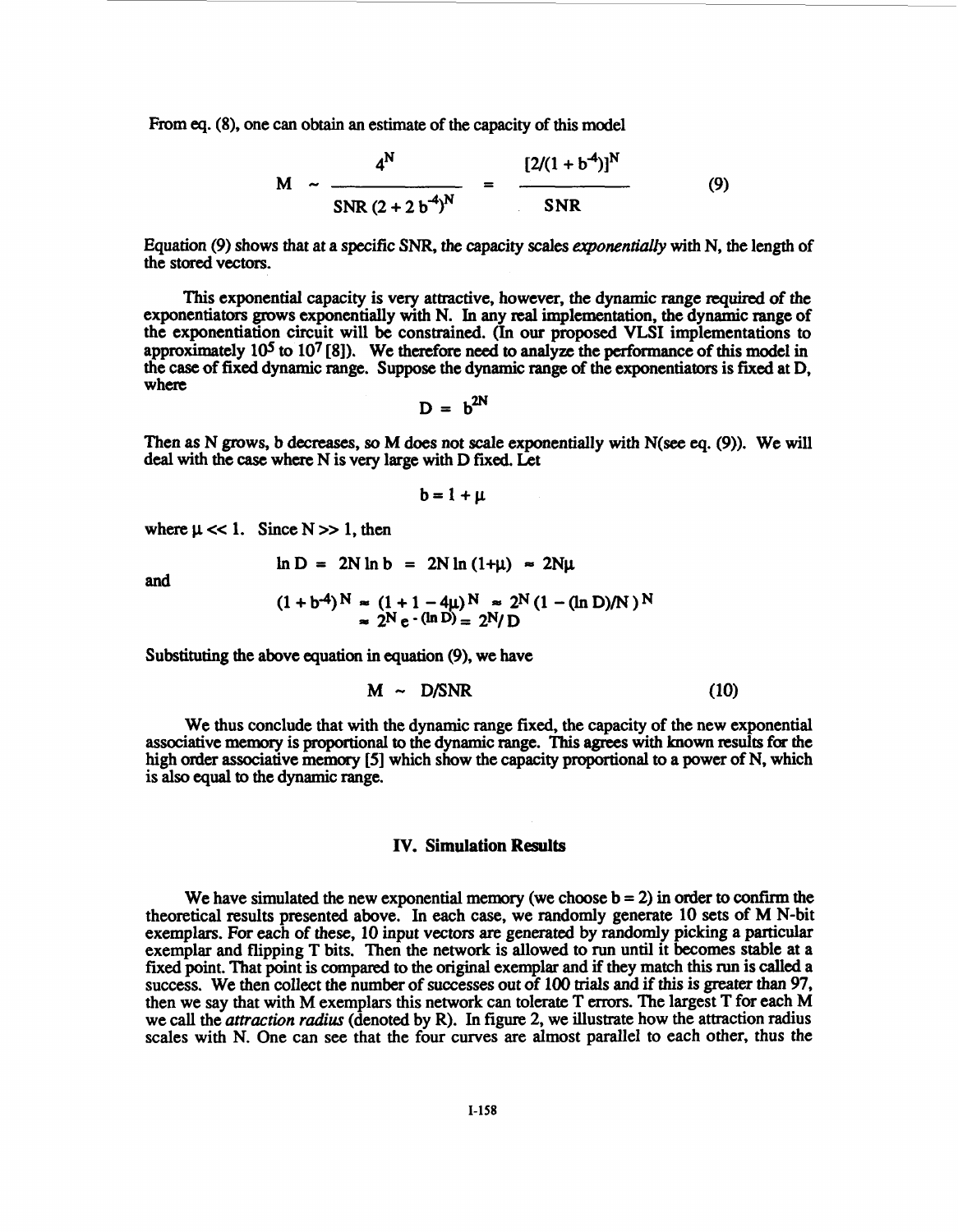capacity, which is the value of M where the curve meets the horizontal axis, scales approximately exponentially with N - which **confirms** equation **(9).** In figure **3,** we compare **the** third order correlation memory (which has  $p = 2$ ) with the new memory. One can easily see that the new memory has a much larger capacity than the third order memory. [Figure](#page-7-0) **4** shows the attraction radius (R) of memories with  $N=32$  and  $N=64$ , and with four different dynamic ranges  $2^8$ ,  $2^{10}$ , **212, 214.** Again the curves are parallel to each other, thus we conclude that the capacity of the exponential memory with limited dynamic range scales with the dynamic range - again confirxning **our** theoretical prediction.

# **V. Conclusions**

In this paper we have presented a new high capacity associative memory based on using the exponential function in the evolution equation. In a practical implementation the capacity of the memory is proportional to the dynamic range of the exponentiation circuits. Future work will report on the results of implementing these memories in VLSI.

#### References

- J. J. Hopfield, "Neural Networks and Physical Systems with Emergent Collective Computational Abilities", *Proc. Nut. Acad. Sci. USA* , **Vol. 79 (1982),** pp. **2554-2558.**
- [2] J. J. Hopfield, "Neurons with Graded Response Have Collective Computational Properties Like Those of Two-State Neurons", *Proc. Nut. Acad. Sci. USA* , Vol. **81 (1984),** pp. **3088-3092.**
- R. J. McEliece, **et.** al. "The Capacity of **The** Hopfield Associative Memory", IEEE *Tran. on Information Theory,* Vol. **IT-33 (1987)** pp. **461-482.**
- Y.C. Lee et. al., "Machine Learning using **a** Higher Order Correlation Network", *P hysica* , **22D, (1986),** pp. **276-306.**
- **B.** Soffer, "Holographic Associative Memories", *Proc. of Workshop on Neural Network Devices and Applications* , Jet Propulsion Lab. Feb. **1987,** pp. **125- 146.**
- D. Psaltis and Cheol Hoon Park, "Nonlinear Discriminant Functions and Associative Memory", *AIP Conf. Proc., no. 151, Neural Network Computing* , **1986,** pp. **370-375.**
- C. A. Mead, **Course** Notes of "Analog Integrated Circuit Design", Caltech, **1987.**
- L. A. Glasser and D. **W.** Dobberpuhl, *The Design and Analysis of VLSI Circuits,*  Addison-Wesley, **1985.**
- T. D. Chiueh and **R.** M. Goodman, "A Neural Network Classifier **Based** on Coding Theory", *Proc. of* IEEE *Conference on Neural information Processing Systems* , Denver, Colorado, Nov., **1987.**